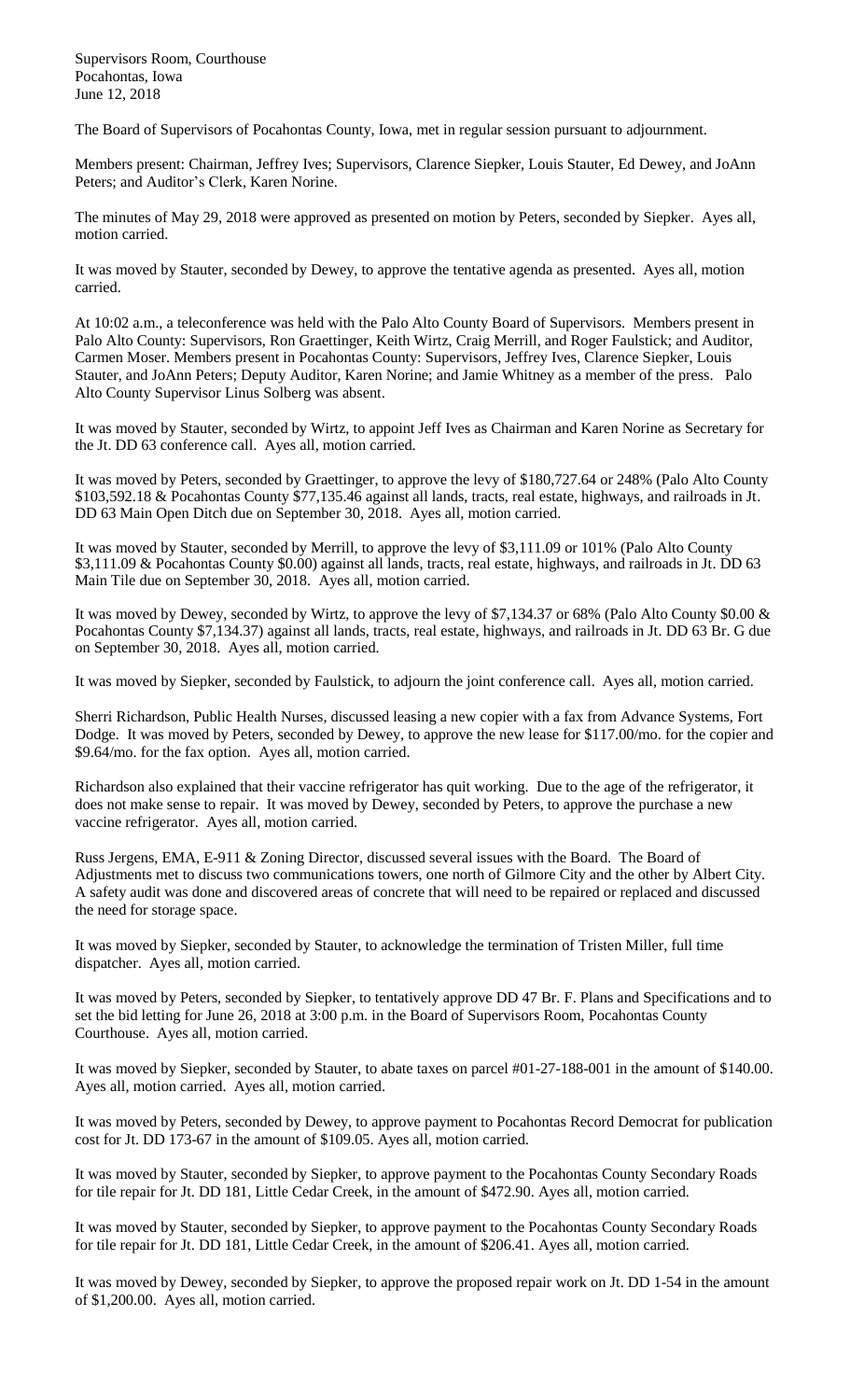It was moved by Siepker, seconded by Stauter, to approve pay estimate #2 to Reding's Gravel & Excavating Company for DD 41 Br. 18, in the amount of \$2,970.00. Ayes all, motion carried.

Gary Atherton, Assistant to the Engineer/Drainage Clerk, discussed an old grain bin and parts of a hog house found in the middle of open ditch of DD 41 in Section 1 of Dover. It was moved by Stauter, seconded by Siepker, to table discussion until after consultation with drainage attorney and County Attorney. Ayes all, motion carried.

At 11:00 a.m., the Board proceeded to hold a bid letting for DD 17. Five bids were received. It was moved by Stauter, seconded by Peters, to table the results until next week to allow Drainage Clerk time to consult with the County Engineer and review bids.

It was moved by Dewey, seconded by Stauter, to table the utility permit with Iowa Lakes. Ayes all, motion carried.

Jack Moellering, County Engineer, explained the need for a resolution for the passage of large equipment on county roads. It was moved by Siepker, seconded by Dewey, to adopt the following resolution. The chairman called the question with the following recorded vote: Ayes – Siepker, Peters, Ives, Stauter, Dewey; Nays-none. Whereby the Chairman declared the resolution duly adopted to-wit:

## **RESOLUTION 2018-05-#13**

Pomeroy Windfarm Temporary Modifications to County Roads (2018)

WHEREAS, the M. A. Mortenson Company, which is refurbishing the windfarm in Colfax Township, wishes to widen entrances and intersections in County right of way, and

WHEREAS, portions of these widenings are intended for only temporary use to facilitate extra-long loads to be hauled, and

WHEREAS, the temporary nature of these widenings is reflected in the material used to construct them (e.g.: a lower quality pipe culvert), and

WHEREAS, it would be useful to have a uniform policy on the removal of these entrances and widenings when the windfarm construction is complete.

THEREFORE, BE IT RESOLVED by the Board of Supervisors of Pocahontas County that:

All entrances and intersections modified as part of the 2018 construction season of the Pomeroy Windfarm project and continuing on into the 2019 season, shall be restored their condition prior to construction. Slopes constructed in the ditches of paved roads shall be constructed to an 8:1 slope, or 6:1 over the inlet/outlet of a culvert. Other slopes shall be a maximum of 1½:1. Drainage shall be maintained through entrances/intersections and around the corners of intersections. Traffic control shall be in accordance with Iowa State Standard Road Plans.

and WHEREAS, M. A. Mortenson also wishes to cross County roads with an approximately 900-ton crane without disassembling it,

THEREFORE, BE IT RESOLVED by the Board of Supervisors of Pocahontas County that:

The crane may cross County roads with the following conditions:

The crossing of gravel roads may be on the existing surface.

The crossing of paved roads shall be on timber pads on top of 3' of earth fill. The fill shall be constructed such that the crane's path is a straight line both horizontally and vertically across the pavement and out to at least half the track length beyond the edge of pavement.

Traffic is to be interrupted for the minimum amount of time possible and may not be interrupted overnight. Traffic control shall be in accordance with Iowa State Standard Road Plans.

If the earth fill in the ditches is to be removed the same day, a culvert will not be required.

Damage to the roadway and its substructure shall be repaired at the expense of M. A. Mortenson.

Moellering and the Board discussed N65, the sidewalk around the Courthouse, and road projects in Plover and Palmer.

It was moved by Dewey, seconded by Peters, to acknowledge receipt of Manure Management Plans: (1) MAKAR Enterprise, Inc.-Mohr Site – ID# 62921 located in the SW NW, Section 30, Dover Township with MAKAR Enterprise, Inc. as owner & Rusty Kosky as contact person; (2) FMP III Higgins – ID# 65863 located in the SE SE, Section 3, Williams Township, Calhoun Co. with FMP III, LLP as owner & Rusty Kosky as contact person; (3) FMP 6 Brabec Finisher – ID# 67271 located in the NE NE, Section 18, Dover Township with FMP 6 as owner & Rusty Kosky as contact person; (4) PI248 Finisher – ID# 64635 located in the SE SE, Section 11, Des Moines Township with Prestage Farms of Iowa, LLC. as owner & Dennis Benning as contact person; (5) Wadle Dennis –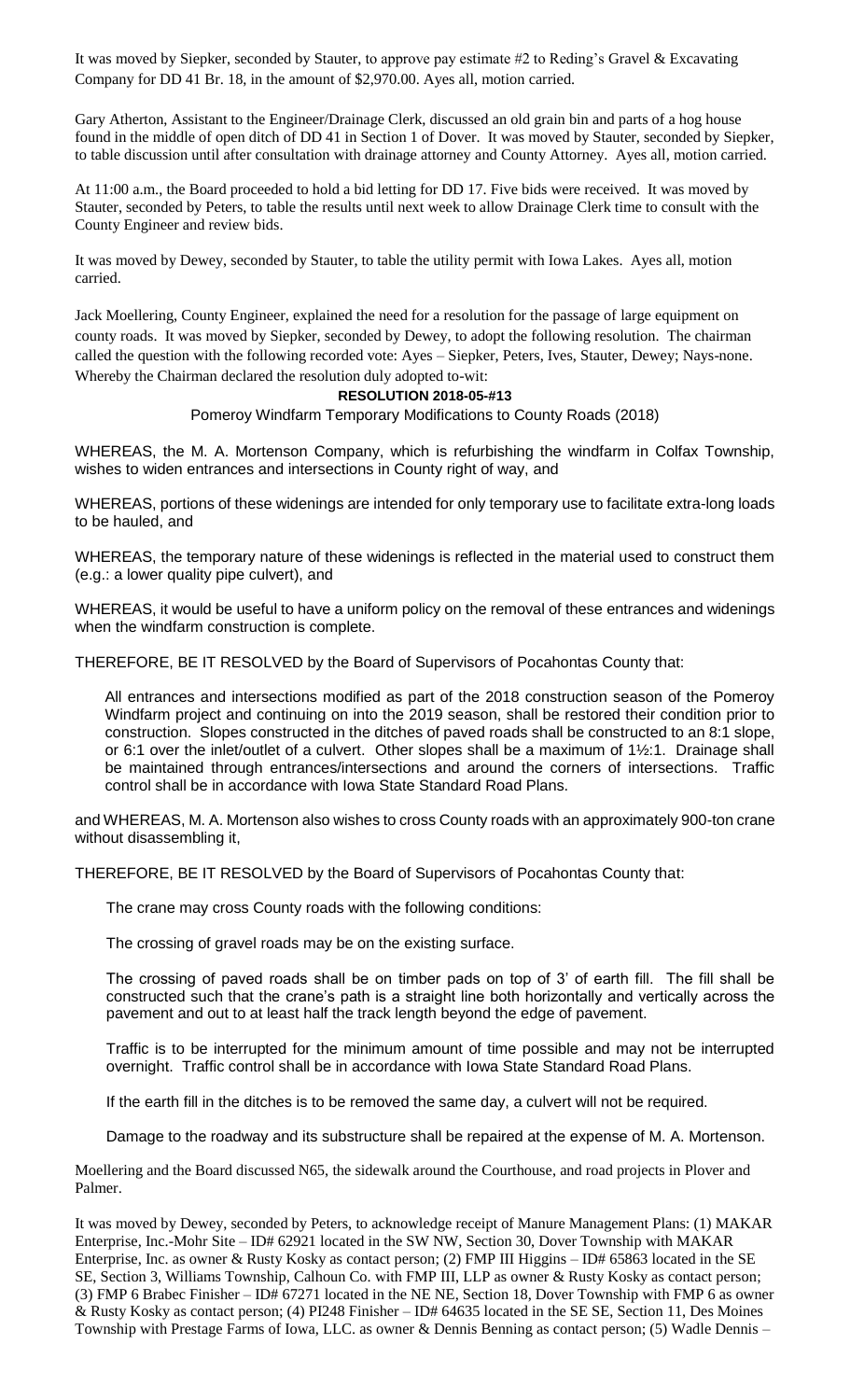ID# 58555 located in the SE NE, Section 6, Williams Township, Calhoun Co. with Dennis Wadle as owner & contact person; (6) Colfax Finisher Farm – ID# 68918 located in the SW NW, Section 26, Colfax Township with Granite Farms III, LLC. as owner & Keith Kratchmer as contact person; (7) Glen Finisher Farm – ID# 61827 located in the SE SW, Section 31, Colfax Township with Crow Farm Partners III, Inc. as owner & Keith Kratchmer as contact person; (8) Thompson Finisher Farm – ID# 64619 located in the NE SE, Section 11, Powhatan Township with M Holdings, LLC. as owner & Keith Kratchmer as contact person; and (9) Aden Brian Feedlot – ID# 66770 located in the NW SW, Section 1, Colfax Township with Brian Aden as owner & Andrew Nesseth as contact person. Ayes all, motion carried.

It was moved by Dewey, seconded by Siepker, to authorize the Auditor to replace three computers. Ayes all, motion carried.

It was moved by Siepker, seconded by Stauter, to approve and sign a Memorandum of Understanding with the Communications Workers of America. Ayes all, motion carried.

It was moved by Stauter, seconded by Peters, to set a public hearing on the new CAFO application received from Prestage Farms of Iowa, LLC, facility: PI-249, for July 3, 2018 at 10:30 a.m., in the Board of Supervisors Room, Pocahontas County Courthouse. Ayes all, motion carried.

## The following claims were audited and allowed:

| **** ***** *********                    |                                |                  |                             |
|-----------------------------------------|--------------------------------|------------------|-----------------------------|
| A & M Laundry                           | Supplies                       | 66.86            | 1                           |
| AT&T                                    | Phone                          | 42.34            | 1                           |
| Ability Network                         | Data Processing                | 305.05           | 1                           |
| Access Systems Leasing                  | Copier Exp                     | 135.07           | 1                           |
| Adv Systems                             | Copier Ex                      | 139.36           | 1                           |
| Adv Systems                             | Copier Exp                     | 196.97           | $\mathbf{1}$                |
| Sheila Akridge                          | Services<br>Utilities          | 180.00<br>210.14 | 1<br>$\mathbf{1}$           |
| Alliant Energy<br>Arnold Motor          | Parts                          | 523.16           | 1                           |
| G Atherton                              | Phone/Mileage REMB             | 282.94           | 1                           |
| AXON ENTERPRISE INC                     | Tasers                         | 2354.00          | 1                           |
| Bailey Nurseries                        | Trees                          | 19074.58         | $\mathbf{1}$                |
| Client                                  | Mileage                        | 58.86            | 1                           |
| B H Energy                              | Gas                            | 280.43           | $\overline{c}$              |
| BV Co Journal                           | Publications                   | 712.16           | 1                           |
| Cal Co ECA                              | Utilities                      | 68.64            | $\mathbf{1}$                |
| Calhoun-Burns                           | Bridge Rate/Inspect            | 1266.99          | 1                           |
| Cemstone Concrete                       | concrete Poky east bldg d      | 565.00           | 1                           |
| CID                                     | Cust supplies                  | 103.00           | $\mathbf{1}$                |
| CenturyLink                             | Phone                          | 652.32           | 1<br>$\mathbf{1}$           |
| CenturyLink<br>Cintas                   | Telecommunications<br>Med Kit  | 500.00<br>92.53  | 1                           |
| Cintas                                  | Supplies                       | 44.80            | $\mathbf 1$                 |
| Coffmans Lock                           | door closer/west office d      | 228.76           | 1                           |
| J Conlin                                | Phone                          | 25.00            | 1                           |
| Copy Systems                            | Ink                            | 184.50           | 1                           |
| Counsel                                 | Copier Exp                     | 58.31            | 1                           |
| Counsel                                 | Copier Lease                   | 155.25           | 1                           |
| Co Binders                              | Services                       | 2648.55          | 1                           |
| 0 Cressler                              | Exp Reimb                      | 101.15           | 1                           |
| 0 Cressler                              | Mileage                        | 83.39            | $\overline{2}$              |
| Crysteel Manufacturing, Inc.            | #126 hyd cylinder              | 1846.88          | 1                           |
| Greg Cundiff                            | Services                       | 360.00           | $\mathbf{1}$                |
| B Dahl<br>B Dahl                        | phone                          | 25.00<br>316.70  | 1<br>1                      |
| Dell Marketing L P c/o Dell US Software | Mileage                        | 269.82           | 1                           |
| Dell Marketing L P c/o Dell US          | 1/2 Adobe systems              | 269.82           | $\mathbf{1}$                |
| Doug Dewall                             | reimb. milk/N65                | 847.80           | 1                           |
| DMACC                                   | Training                       | 250.00           | $\mathbf{1}$                |
| Frank Dunn Company                      | pothole patch                  | 799.00           | 1                           |
| Electronic Eng                          | Vehicle Equip                  | 520.45           | $\mathbf{1}$                |
| Electronic Special                      | Antenna                        | 33.50            | 1                           |
| Farm & Home                             | ant poison                     | 7.49             | $\mathbf{1}$                |
| Farm & Home                             | chain binder                   | 25.99            | $\mathbf{1}$                |
| Farm & Home                             | gloves                         | 13.59            | $\mathbf{1}$                |
| Farm & Home                             | poly sealant                   | 8.49             | $\mathbf{1}$                |
| Farm & Home<br>Farm & Home              | quikrete mix<br>sawsall/blades | 5.09<br>150.99   | $\mathbf{1}$<br>1           |
| Farm & Home                             | t-tank repair                  | 25.99            | $\mathbf{1}$                |
| Farm & Home                             | tape/liquid nail/E. bldg       | 18.78            | 1                           |
| Farm & Home                             | tile/hand saw                  | 23.99            | $\mathbf{1}$                |
| Farm & Home                             | water pipe                     | 3.19             | 1                           |
| Farm & Home                             | weed killer/Poky               | 32.99            | $\mathbf 1$                 |
| Farm & Home                             | Custodial Supplies             | 95.19            | $\mathbf{1}$                |
| Farm & Home                             | Jail supplies                  | 175.95           | $\mathbf{1}$                |
| Farm & Home                             | Shelf unit-jail                | 79.99            | 1                           |
| Farm & Home                             | Starting fluid                 | 6.98             | $\mathbf{1}$                |
| Farm & Home                             | Supplies                       | 3.49             | 1                           |
| Farm & Home                             | USB Cables                     | 27.98            | 1                           |
| Farm & Home                             | 5 buckle overboots             | 44.99            | $\mathbf 1$                 |
| D Ferquson<br>D Ferquson                | March cell phone<br>Mileage    | 25.00<br>209.23  | $\mathbf{1}$<br>$\mathbf 1$ |
| City-Fonda                              | Utilities                      | 129.67           | $\mathbf{1}$                |
| Force America                           | Parts                          | 57.06            | $\mathbf{1}$                |
| Galls                                   | Bioterrorism supplies          | 526.55           | 1                           |
| Galls                                   | Shirts                         | 112.41           | $\mathbf 1$                 |
| Galls                                   | Uniform                        | 131.30           | $\mathbf{1}$                |
| Galls                                   | Uniforms                       | 79.98            | $\mathbf 1$                 |
| Genesis                                 | Janitorial                     | 750.00           | 1                           |
| Gilmore City                            | Utilities                      | 113.55           | $\mathbf{1}$                |
| City-Havelock                           | RUT/FTM 2nd qtr 18             | 637.43           | 1                           |
| Heartland Paper                         | Supplies                       | 194.59           | $\mathbf 1$                 |
| S Henderson                             | Meals                          | 10.58            | 1                           |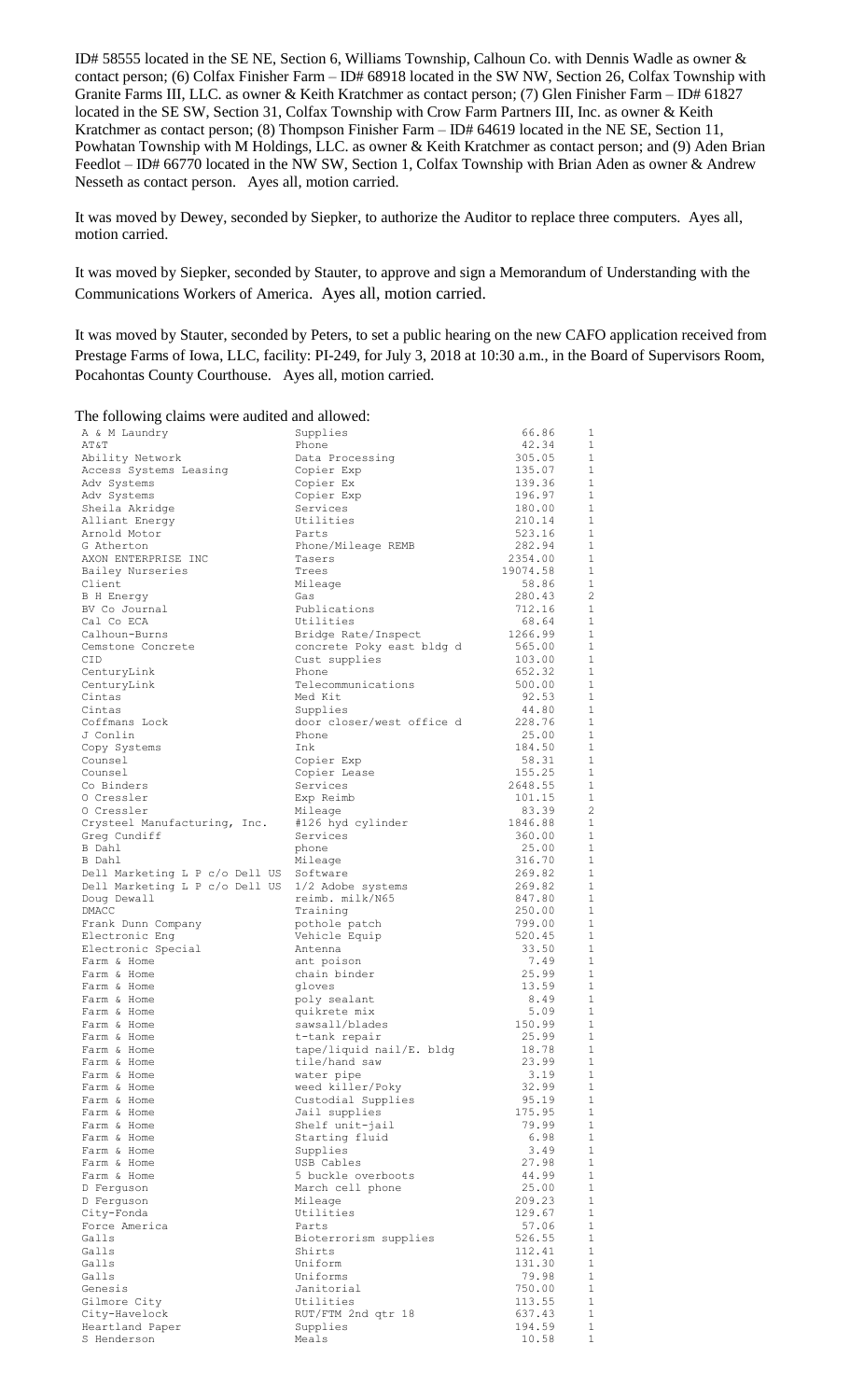| K Hoffman<br>Hannah G Hubbell          | Mileage<br>Mileage                 | 18.53<br>93.58    | 1<br>1                         |
|----------------------------------------|------------------------------------|-------------------|--------------------------------|
| Hannah G Hubbell                       | Phone                              | 25.00             | $\mathbf{1}$                   |
| Hudson Law                             | Legal Ser                          | 226.75            | -2                             |
| Hy-Capacity                            | Parts                              | 89.00             | 1                              |
| Interstate All Battery Center          | batteries 1926001002082            | 44.10             | 1                              |
| ISU                                    | Training                           | 65.00             | $\mathbf{1}$                   |
| M & L Janssen                          | reimb milk/N65                     | 3603.20           | 1                              |
| K Jepsen                               | Expense Reimb                      | 273.09            | $\mathbf{1}$                   |
| R Jergens                              | Expenses                           | 609.66            | $\mathbf{1}$                   |
| R Jergens<br>Jim Hawk Truck            | Mileage<br>parts                   | 250.00<br>431.90  | $\mathbf{1}$<br>1              |
| Johnston Auto                          | Supplies                           | 101.50            | $\mathbf{1}$                   |
| Keep IA Beautiful                      | Allocation                         | 12000.00          | 1                              |
| M Klocke                               | Mileage                            | 20.71             | $\mathbf{1}$                   |
| M Klocke                               | Vet Apprec Supplies                | 143.22            | 1                              |
| Vicki Kopriva                          | PEO                                | 84.38             | 1                              |
| Larson Printing                        | Envelopes                          | 180.17            | 1                              |
| House of Print                         | Tourism Guides                     | 9069.40           | 1                              |
| City-Laurens                           | garbage Mar/Apr/May                | 6.40              | 1                              |
| Laurens Municipal                      | utl/Laurens                        | 215.68            | 1                              |
| Laurens Sun                            | Publications                       | 1013.84           | 1                              |
| RELX INC DBA LexisNexis<br>Mail Servcs | Legal Software<br>MVR Notices      | 101.97<br>264.02  | 1<br>1                         |
| Mangold Environ                        | Water Tests                        | 324.75            | <sup>1</sup>                   |
| Martin Marietta                        | Road Aggregate                     | 119.62            | 1                              |
| McKesson Medical                       | Medical Supp                       | 541.68            | <sup>1</sup>                   |
| Mediacom                               | Internet                           | 271.38            | -2                             |
| K Metzger                              | Mileage                            | 259.86            | <sup>1</sup>                   |
| K Metzger                              | Phone                              | 25.00             | -1                             |
| MidAmeri Energy                        | rural Manson int. Its              | 28.70             | <sup>1</sup>                   |
| MidAmeri Enerqy                        | Electricity                        | 74.61             | $\mathbf{1}$                   |
| MidAmeri Energy                        | GC/elec.                           | 16.42             | $\mathbf{1}$                   |
| MidAmeri Energy                        | Varina elec                        | 19.58             | 1                              |
| MW Card & ID<br>Midwest Wheel          | Supplies                           | 499.45<br>537.03  | <sup>1</sup><br>$\mathbf{1}$   |
|                                        | Supplies<br>Parts                  |                   | 1                              |
| Murphy Tractor<br>My Laurens           | Ads                                | 734.06<br>50.00   | $\mathbf{1}$                   |
| Napa                                   | tape                               | 2.29              | -1                             |
| Nature-Watch                           | Conservation Supp                  | 229.90            | $\mathbf{1}$                   |
| Patricia Nelson                        | Matron Services                    | 45.00             | 1                              |
| Next Gen Tech                          | OwnCloud                           | 150.00            | $\mathbf{1}$                   |
| NW Comm                                | Phone                              | 951.00            | 1                              |
| NW Comm                                | Web hosting                        | 227.55            | $\overline{\phantom{a}}$       |
| R Nystrom                              | Mileage                            | 10.90             | 1                              |
| Office Elements                        | blue paper                         | 74.75             | $\mathbf{1}$                   |
| Office Elements                        | Offc Chair                         | 580.00            | 1                              |
| Office Elements<br>Office Elements     | Offc Supp<br>Offc Supplies         | 155.33<br>141.47  | $\overline{2}$<br>2            |
| Office Elements                        | Paper Towels                       | 93.90             | $\overline{1}$                 |
| Office Elements                        | Table                              | 496.92            | 1                              |
| Office Systems                         | Copier Exp                         | 42.42             | $\overline{1}$                 |
| Owen/King                              | Apr SIR                            | 252.00            | 1                              |
| Palmer Mutual Tel                      | Phone                              | 314.92            | -1                             |
| City-Palmer                            | Utilities/RUT/FTM                  | 1987.56           | $\overline{c}$                 |
| C Peterson                             | Program Supplies                   | 28.03             | -1                             |
| Pizza Ranch                            | BOH meal                           | 41.93             | 1                              |
| PJ Greufe                              | Services                           | 1500.00           | 1                              |
| City-Plover<br>Po Co Sec Rd            | RUT/FTM 2nd qtr 18<br>Vehicle Fuel | 1137.23<br>998.56 | 1<br>$\mathbf{1}$              |
| Po Co Solid Waste                      | Rural Waste                        | 9330.34           | 1                              |
| Poca Equip                             | Repairs                            | 237.27            | <sup>1</sup>                   |
| Poca Equip                             | Tools, parts, equip                | 554.18            | $\mathbf{1}$                   |
| Poca Fiber                             | Phone                              | 1181.20           | 16                             |
| Poca Fiber                             | Phone, fax, internet               | 282.11            | $\overline{1}$                 |
| Poca Ford                              | Connector Pin                      | 46.00             | <sup>1</sup>                   |
| Poca Ford                              | Vehicle Maint                      | 960.49            | -1                             |
| Poca Lumber                            | caulk/east bldg floor dra          | 59.65             | 1                              |
| Poca Lumber                            | Recr Supplies                      | 17.47             | 1<br>1                         |
| Poca Manor<br>City-Pocahontas          | Prisoner Meals<br>utl/quonset      | 1900.00<br>39.34  | 1                              |
| City-Pocahontas                        | utl/Poky shops                     | 949.35            | $\overline{1}$                 |
| City-Pocahontas                        | Electricity                        | 24.06             | <sup>1</sup>                   |
| City-Pocahontas                        | Util                               | 24.06             | $\overline{2}$                 |
| City-Pocahontas                        | Utilities                          | 3063.94           | -5                             |
| Polk Co Medical Examiner               | Autopsy Services                   | 542.70            | <sup>1</sup>                   |
| Polk Co Medical Examiner               | Medical Examiner Fees              | 171.35            | $\mathbf{1}$                   |
| Precision Machine                      | Supplies                           | 183.50            | $\mathbf{1}$                   |
| Pro Co-Op                              | diesel bulk/cardtrol               | 22467.75          | $\mathbf{1}$                   |
| Pro Co-Op                              | gas bulk                           | 6739.42           | <sup>1</sup>                   |
| Pro Co-Op<br>Pro Co-Op                 | Fuel<br>Tire Repair                | 2843.30<br>195.16 | $\overline{c}$<br><sup>1</sup> |
| Quick Supply Co.                       | engr. fabric                       | 650.00            | $\mathbf{1}$                   |
| R & D Body Shop                        | Repairs                            | 1000.00           | $\mathbf{1}$                   |
| RAM Systems                            | Software Maint                     | 545.00            | $\mathbf{1}$                   |
| Ramada                                 | Lodging                            | 364.00            | 1                              |
| RDG Planning                           | Housing study                      | 861.00            | $\mathbf{1}$                   |
| Record Dem                             | Ad                                 | 156.86            | -2                             |
| Record Dem                             | Ads                                | 294.00            | $\mathbf{1}$                   |
| Record Dem                             | Minutes                            | 104.67            | 1                              |
| Record Dem                             | Publications                       | 1091.12<br>243.96 | $\mathbf{1}$                   |
| Rees Truck<br>Rhythm & Blooms          | Parts<br>Plants                    | 105.00            | 1<br>$\mathbf{1}$              |
| S Richardson                           | Mileage, postage                   | 53.27             | -1                             |
| S Richardson                           | Phone                              | 25.00             | $\overline{1}$                 |
| Rolfe Flower Bin                       | Landscape                          | 242.00            | <sup>1</sup>                   |
| Genesis                                | Services                           | 66.48             | $\overline{1}$                 |
| Schoon Excavating                      | Drainage                           | 1547.76           | <sup>1</sup>                   |
| Seamless Docs                          | Annual Fee                         | 2750.00           | $\mathbf{1}$                   |
| SEAT                                   | Dues                               | 150.00            | $\mathbf{1}$                   |
| Seiler App                             | Recr Supplies                      | 50.00             | $\mathbf 1$                    |
| Seiler App                             | Repairs                            | 438.75            | $\overline{c}$                 |
| Solutions                              | Services                           | 210.00            | $\,1\,$                        |